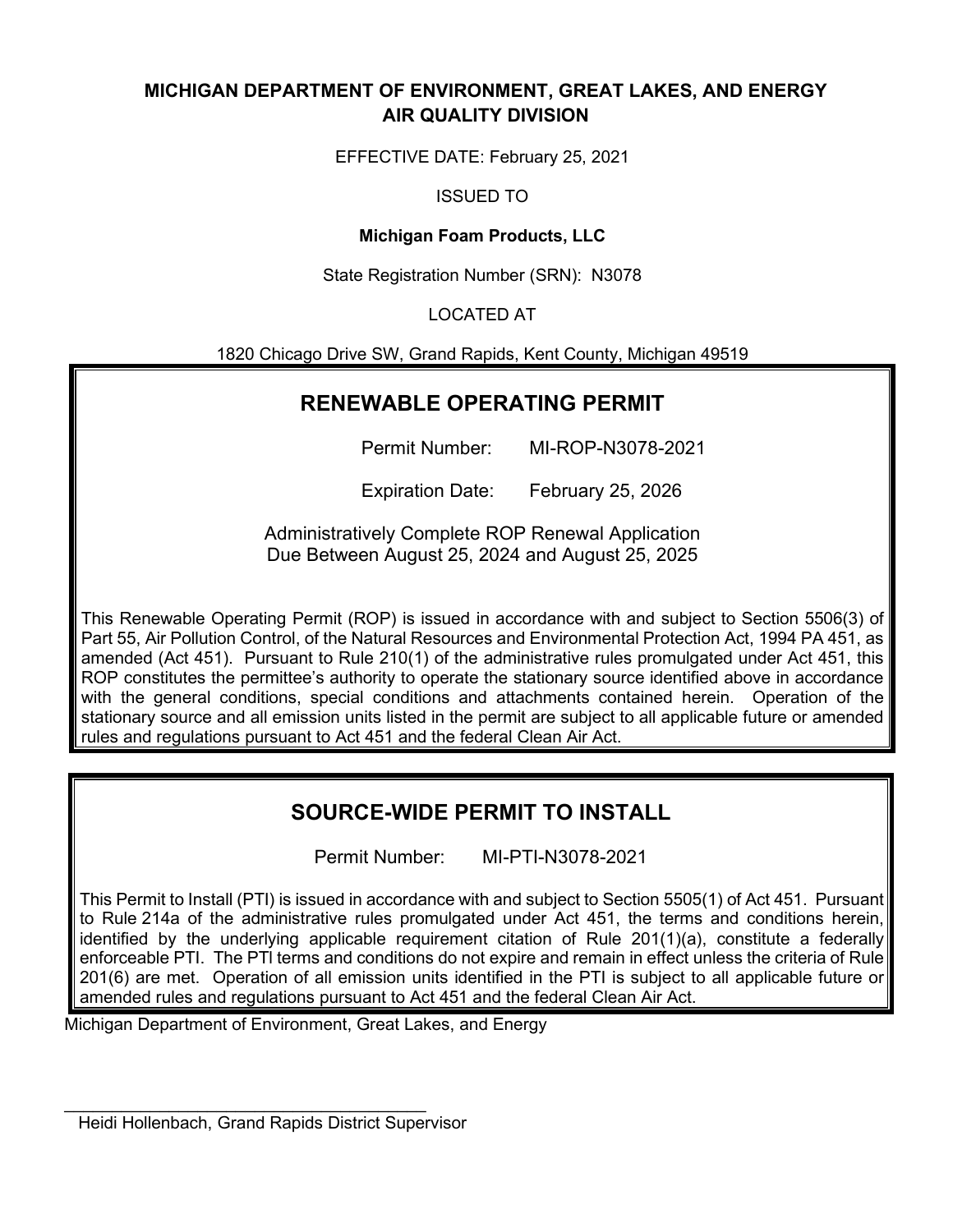# **TABLE OF CONTENTS**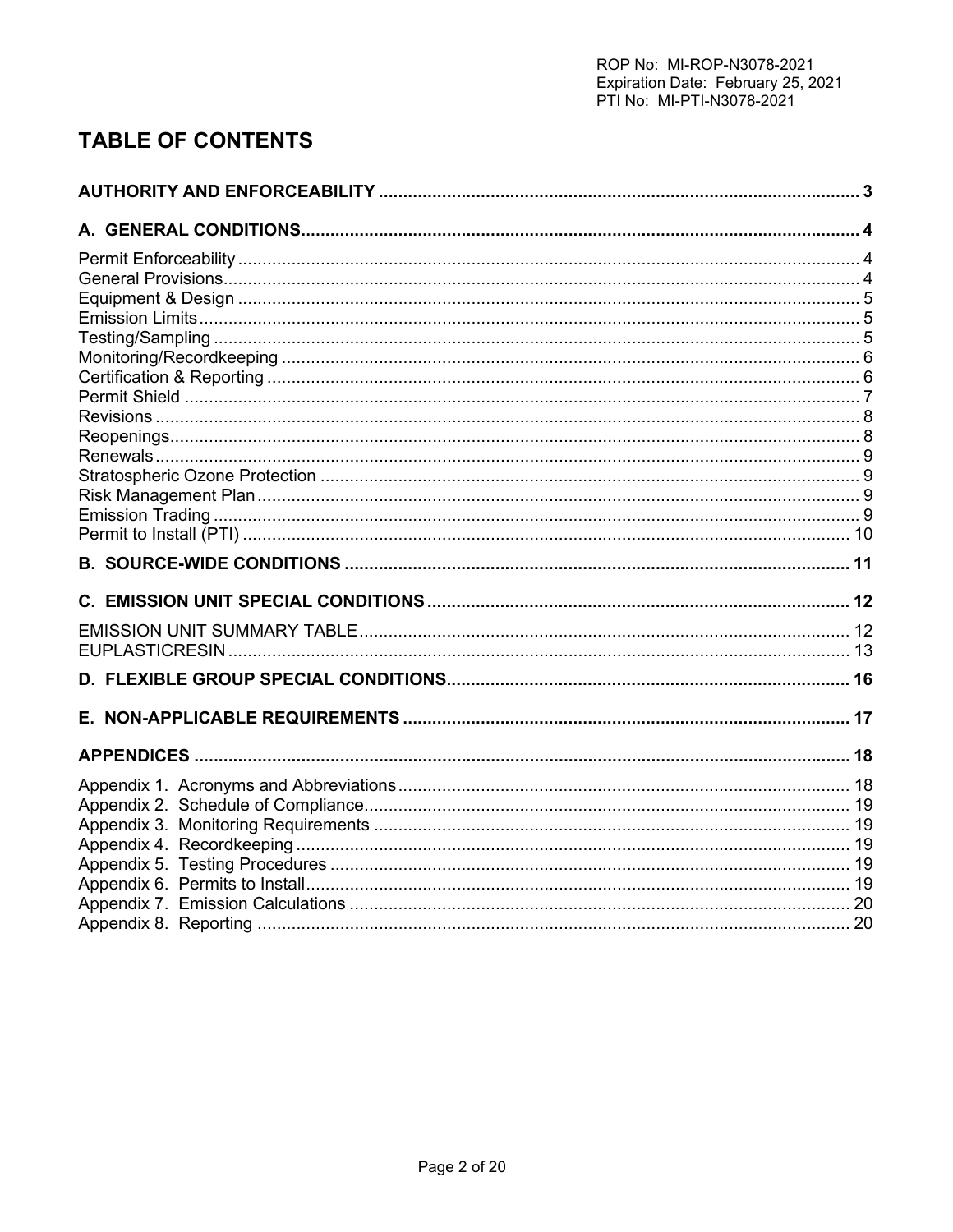# **AUTHORITY AND ENFORCEABILITY**

<span id="page-2-0"></span>For the purpose of this permit, the **permittee** is defined as any person who owns or operates an emission unit at a stationary source for which this permit has been issued. The **department** is defined in Rule 104(d) as the Director of the Michigan Department of Environment, Great Lakes, and Energy (EGLE) or his or her designee.

The permittee shall comply with all specific details in the permit terms and conditions and the cited underlying applicable requirements. All terms and conditions in this ROP are both federally enforceable and state enforceable unless otherwise footnoted. Certain terms and conditions are applicable to most stationary sources for which an ROP has been issued. These general conditions are included in Part A of this ROP. Other terms and conditions may apply to a specific emission unit, several emission units which are represented as a flexible group, or the entire stationary source which is represented as a Source-Wide group. Special conditions are identified in Parts B, C, D and/or the appendices.

In accordance with Rule 213(2)(a), all underlying applicable requirements are identified for each ROP term or condition. All terms and conditions that are included in a PTI are streamlined, subsumed and/or is stateonly enforceable will be noted as such.

In accordance with Section 5507 of Act 451, the permittee has included in the ROP application a compliance certification, a schedule of compliance, and a compliance plan. For applicable requirements with which the source is in compliance, the source will continue to comply with these requirements. For applicable requirements with which the source is not in compliance, the source will comply with the detailed schedule of compliance requirements that are incorporated as an appendix in this ROP. Furthermore, for any applicable requirements effective after the date of issuance of this ROP, the stationary source will meet the requirements on a timely basis, unless the underlying applicable requirement requires a more detailed schedule of compliance.

Issuance of this permit does not obviate the necessity of obtaining such permits or approvals from other units of government as required by law.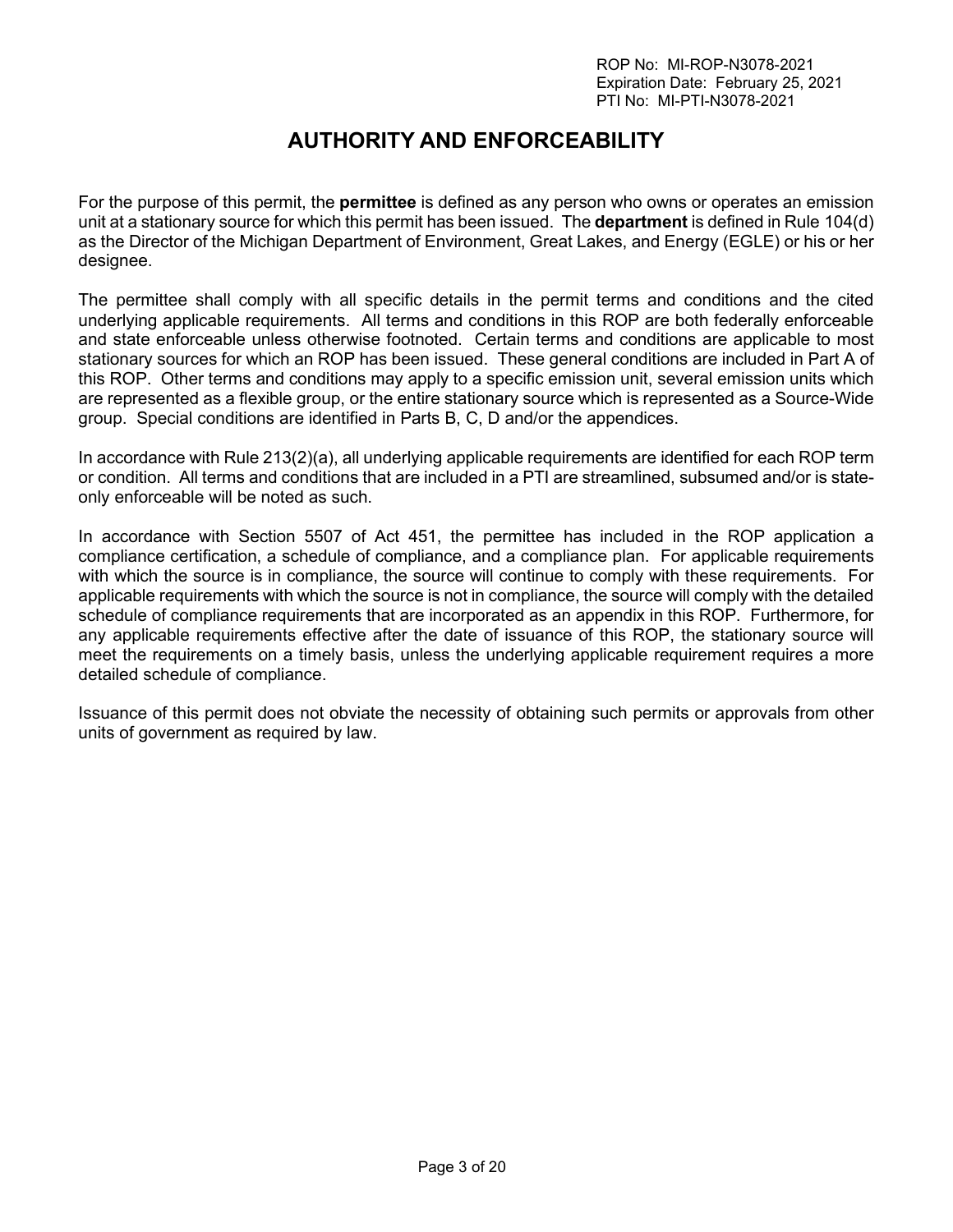# **A. GENERAL CONDITIONS**

### <span id="page-3-1"></span><span id="page-3-0"></span>**Permit Enforceability**

- All conditions in this permit are both federally enforceable and state enforceable unless otherwise noted. **(R 336.1213(5))**
- Those conditions that are hereby incorporated in a state-only enforceable Source-Wide PTI pursuant to Rule 201(2)(d) are designated by footnote one. **(R 336.1213(5)(a), R 336.1214a(5))**
- Those conditions that are hereby incorporated in a federally enforceable Source-Wide PTI pursuant to Rule 201(2)(c) are designated by footnote two. **(R 336.1213(5)(b), R 336.1214a(3))**

#### <span id="page-3-2"></span>**General Provisions**

- 1. The permittee shall comply with all conditions of this ROP. Any ROP noncompliance constitutes a violation of Act 451, and is grounds for enforcement action, for ROP revocation or revision, or for denial of the renewal of the ROP. All terms and conditions of this ROP that are designated as federally enforceable are enforceable by the Administrator of the United States Environmental Protection Agency (USEPA) and by citizens under the provisions of the federal Clean Air Act (CAA). Any terms and conditions based on applicable requirements which are designated as "state-only" are not enforceable by the USEPA or citizens pursuant to the CAA. **(R 336.1213(1)(a))**
- 2. It shall not be a defense for the permittee in an enforcement action that it would have been necessary to halt or reduce the permitted activity in order to maintain compliance with the conditions of this ROP. **(R 336.1213(1)(b))**
- 3. This ROP may be modified, revised, or revoked for cause. The filing of a request by the permittee for a permit modification, revision, or termination, or a notification of planned changes or anticipated noncompliance does not stay any ROP term or condition. This does not supersede or affect the ability of the permittee to make changes, at the permittee's own risk, pursuant to Rule 215 and Rule 216. **(R 336.1213(1)(c))**
- 4. The permittee shall allow the department, or an authorized representative of the department, upon presentation of credentials and other documents as may be required by law and upon stating the authority for and purpose of the investigation, to perform any of the following activities: **(R 336.1213(1)(d))**
	- a. Enter, at reasonable times, a stationary source or other premises where emissions-related activity is conducted or where records must be kept under the conditions of the ROP.
	- b. Have access to and copy, at reasonable times, any records that must be kept under the conditions of the ROP.
	- c. Inspect, at reasonable times, any of the following:
		- i. Any stationary source.
		- ii. Any emission unit.
		- iii. Any equipment, including monitoring and air pollution control equipment.
		- iv. Any work practices or operations regulated or required under the ROP.
	- d. As authorized by Section 5526 of Act 451, sample or monitor at reasonable times substances or parameters for the purpose of assuring compliance with the ROP or applicable requirements.
- 5. The permittee shall furnish to the department, within a reasonable time, any information the department may request, in writing, to determine whether cause exists for modifying, revising, or revoking the ROP or to determine compliance with this ROP. Upon request, the permittee shall also furnish to the department copies of any records that are required to be kept as a term or condition of this ROP. For information which is claimed by the permittee to be confidential, consistent with the requirements of the 1976 PA 442, MCL §15.231 et seq., and known as the Freedom of Information Act, the person may also be required to furnish the records directly to the USEPA together with a claim of confidentiality. **(R 336.1213(1)(e))**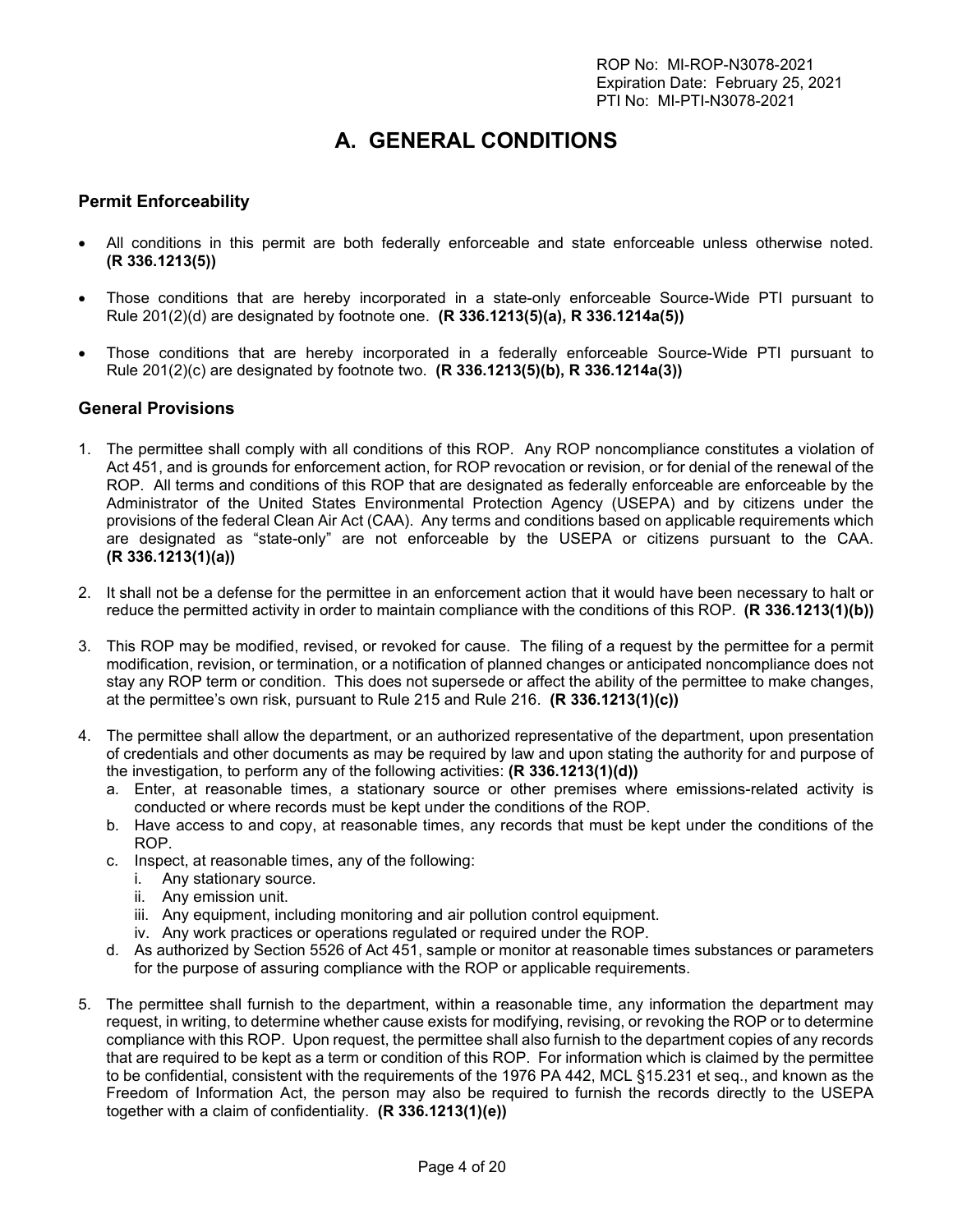- 6. A challenge by any person, the Administrator of the USEPA, or the department to a particular condition or a part of this ROP shall not set aside, delay, stay, or in any way affect the applicability or enforceability of any other condition or part of this ROP. **(R 336.1213(1)(f))**
- 7. The permittee shall pay fees consistent with the fee schedule and requirements pursuant to Section 5522 of Act 451. **(R 336.1213(1)(g))**
- 8. This ROP does not convey any property rights or any exclusive privilege. **(R 336.1213(1)(h))**

## <span id="page-4-0"></span>**Equipment & Design**

- 9. Any collected air contaminants shall be removed as necessary to maintain the equipment at the required operating efficiency. The collection and disposal of air contaminants shall be performed in a manner so as to minimize the introduction of contaminants to the outer air. Transport of collected air contaminants in Priority I and II areas requires the use of material handling methods specified in Rule 370(2).2 **(R 336.1370)**
- 10. Any air cleaning device shall be installed, maintained, and operated in a satisfactory manner and in accordance with the Michigan Air Pollution Control rules and existing law. **(R 336.1910)**

#### <span id="page-4-1"></span>**Emission Limits**

- 11. Unless otherwise specified in this ROP, the permittee shall comply with Rule 301, which states, in part, "Except as provided in Subrules 2, 3, and 4 of this rule, a person shall not cause or permit to be discharged into the outer air from a process or process equipment a visible emission of a density greater than the most stringent of the following:"2 **(R 336.1301(1))**
	- a. A 6-minute average of 20% opacity, except for one 6-minute average per hour of not more than 27% opacity.
	- b. A limit specified by an applicable federal new source performance standard.

The grading of visible emissions shall be determined in accordance with Rule 303.

- 12. The permittee shall not cause or permit the emission of an air contaminant or water vapor in quantities that cause, alone or in reaction with other air contaminants, either of the following:
	- a. Injurious effects to human health or safety, animal life, plant life of significant economic value, or property.1 **(R 336.1901(a))**
	- b. Unreasonable interference with the comfortable enjoyment of life and property. <sup>1</sup> **(R 336.1901(b))**

## <span id="page-4-2"></span>**Testing/Sampling**

- 13. The department may require the owner or operator of any source of an air contaminant to conduct acceptable performance tests, at the owner's or operator's expense, in accordance with Rule 1001 and Rule 1003, under any of the conditions listed in Rule 1001(1).2 **(R 336.2001)**
- 14. Any required performance testing shall be conducted in accordance with Rule 1001(2), Rule 1001(3) and Rule 1003. **(R 336.2001(2), R 336.2001(3), R 336.2003(1))**
- 15. Any required test results shall be submitted to the Air Quality Division (AQD) in the format prescribed by the applicable reference test method within 60 days following the last date of the test. **(R 336.2001(5))**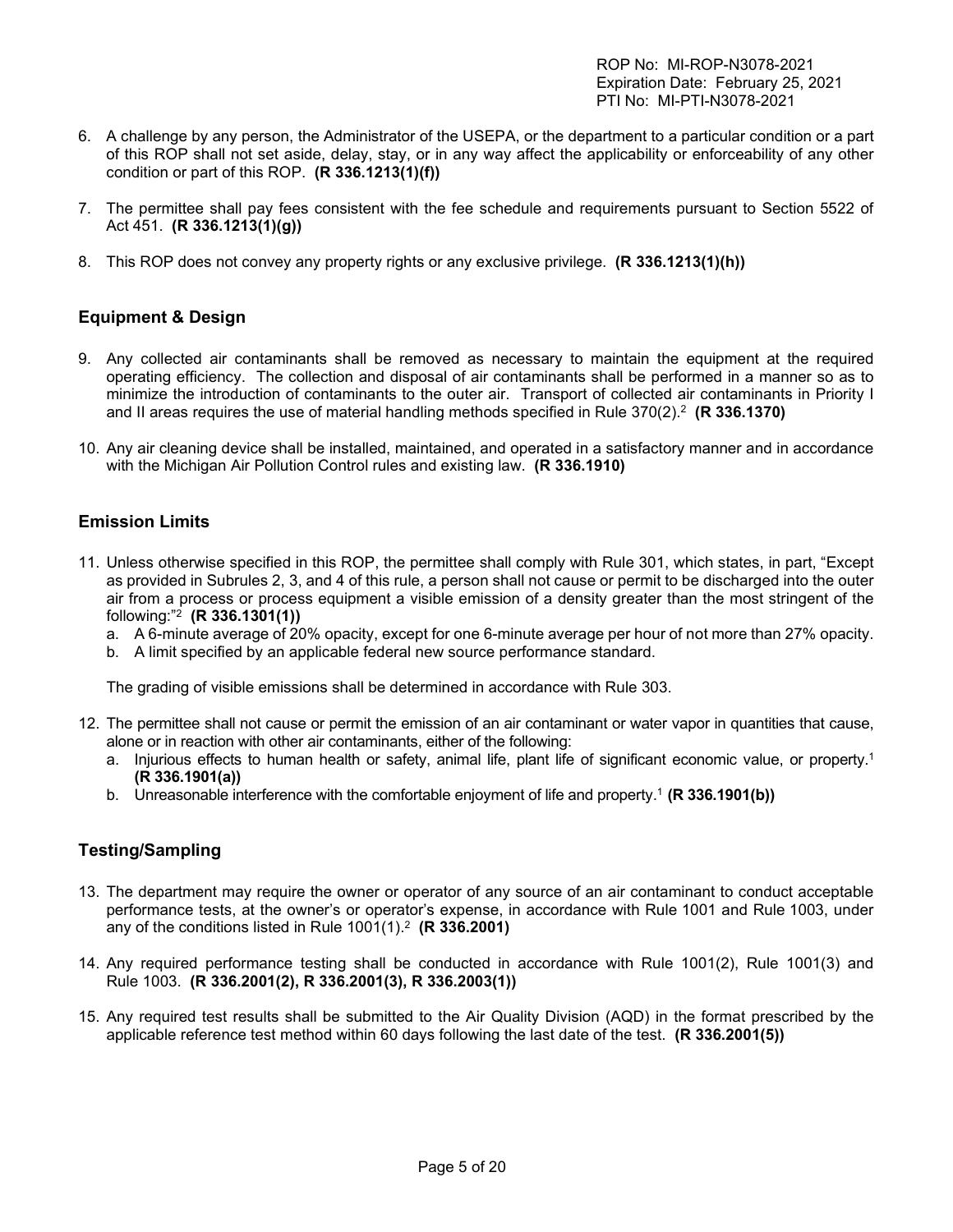### <span id="page-5-0"></span>**Monitoring/Recordkeeping**

- 16. Records of any periodic emission or parametric monitoring required in this ROP shall include the following information specified in Rule 213(3)(b)(i), where appropriate. **(R 336.1213(3)(b))**
	- a. The date, location, time, and method of sampling or measurements.
	- b. The dates the analyses of the samples were performed.
	- c. The company or entity that performed the analyses of the samples.
	- d. The analytical techniques or methods used.
	- e. The results of the analyses.
	- f. The related process operating conditions or parameters that existed at the time of sampling or measurement.
- 17. All required monitoring data, support information and all reports, including reports of all instances of deviation from permit requirements, shall be kept and furnished to the department upon request for a period of not less than 5 years from the date of the monitoring sample, measurement, report or application. Support information includes all calibration and maintenance records and all original strip-chart recordings, or other original data records, for continuous monitoring instrumentation and copies of all reports required by the ROP. **(R 336.1213(1)(e), R 336.1213(3)(b)(ii))**

#### <span id="page-5-1"></span>**Certification & Reporting**

- 18. Except for the alternate certification schedule provided in Rule 213(3)(c)(iii)(B), any document required to be submitted to the department as a term or condition of this ROP shall contain an original certification by a Responsible Official which state that, based on information and belief formed after reasonable inquiry, the statements and information in the document are true, accurate, and complete. **(R 336.1213(3)(c))**
- 19. A Responsible Official shall certify to the appropriate AQD District Office and to the USEPA that the stationary source is and has been in compliance with all terms and conditions contained in the ROP except for deviations that have been or are being reported to the appropriate AQD District Office pursuant to Rule 213(3)(c). This certification shall include all the information specified in Rule 213(4)(c)(i) through (v) and shall state that, based on information and belief formed after reasonable inquiry, the statements and information in the certification are true, accurate, and complete. The USEPA address is: USEPA, Air Compliance Data - Michigan, Air and Radiation Division, 77 West Jackson Boulevard, Chicago, Illinois 60604-3507. **(R 336.1213(4)(c))**
- 20. The certification of compliance shall be submitted annually for the term of this ROP as detailed in the special conditions, or more frequently if specified in an applicable requirement or in this ROP. **(R 336.1213(4)(c))**
- 21. The permittee shall promptly report any deviations from ROP requirements and certify the reports. The prompt reporting of deviations from ROP requirements is defined in Rule 213(3)(c)(ii) as follows, unless otherwise described in this ROP. **(R 336.1213(3)(c))**
	- a. For deviations that exceed the emissions allowed under the ROP, prompt reporting means reporting consistent with the requirements of Rule 912 as detailed in Condition 25. All reports submitted pursuant to this paragraph shall be promptly certified as specified in Rule 213(3)(c)(iii).
	- b. For deviations which exceed the emissions allowed under the ROP and which are not reported pursuant to Rule 912 due to the duration of the deviation, prompt reporting means the reporting of all deviations in the semiannual reports required by Rule 213(3)(c)(i). The report shall describe reasons for each deviation and the actions taken to minimize or correct each deviation.
	- c. For deviations that do not exceed the emissions allowed under the ROP, prompt reporting means the reporting of all deviations in the semiannual reports required by Rule 213(3)(c)(i). The report shall describe the reasons for each deviation and the actions taken to minimize or correct each deviation.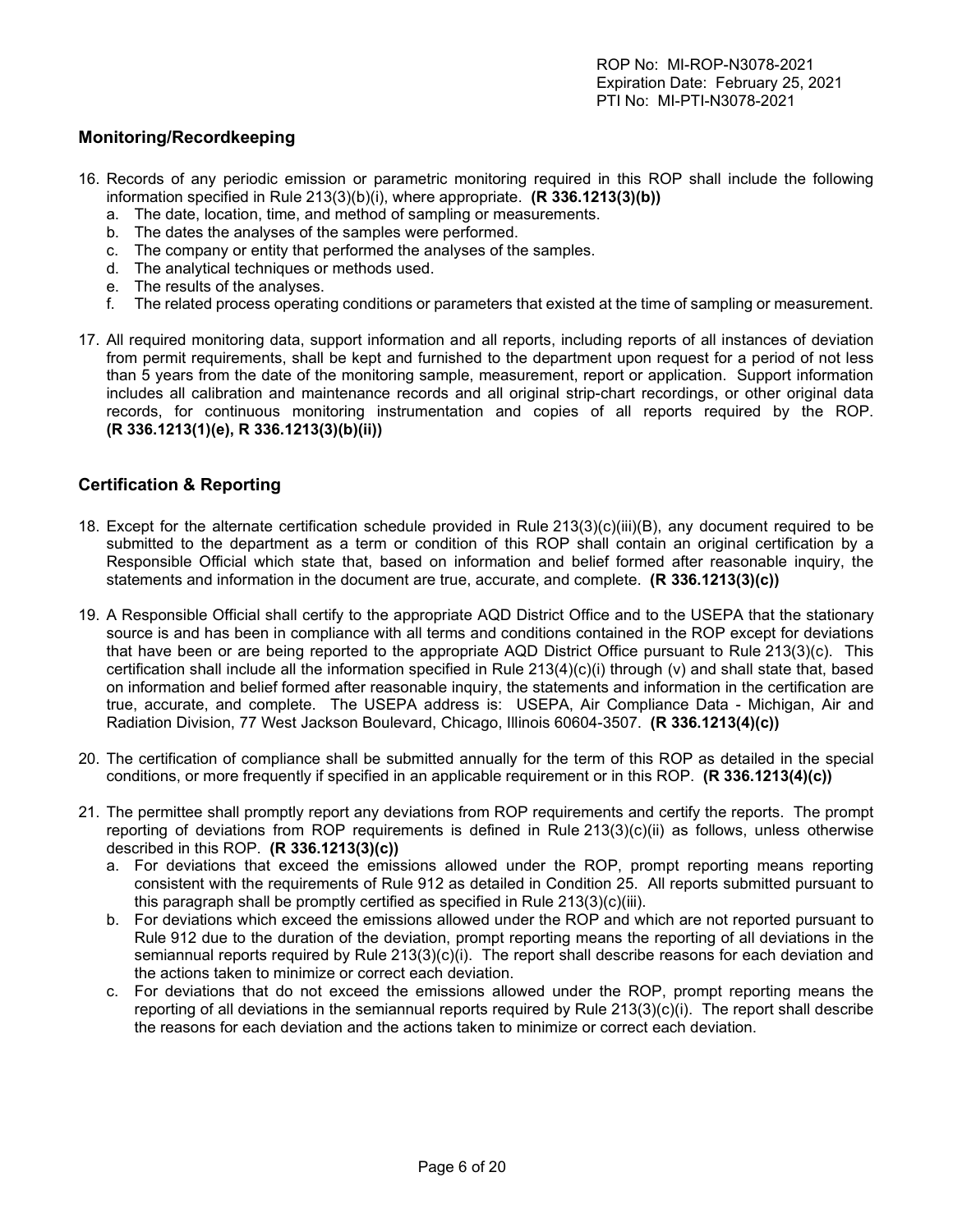- 22. For reports required pursuant to Rule 213(3)(c)(ii), prompt certification of the reports is described in Rule 213(3)(c)(iii) as either of the following: **(R 336.1213(3)(c))**
	- a. Submitting a certification by a Responsible Official with each report which states that, based on information and belief formed after reasonable inquiry, the statements and information in the report are true, accurate, and complete.
	- b. Submitting, within 30 days following the end of a calendar month during which one or more prompt reports of deviations from the emissions allowed under the ROP were submitted to the department pursuant to Rule 213(3)(c)(ii), a certification by a Responsible Official which states that; "based on information and belief formed after reasonable inquiry, the statements and information contained in each of the reports submitted during the previous month were true, accurate, and complete." The certification shall include a listing of the reports that are being certified. Any report submitted pursuant to Rule 213(3)(c)(ii) that will be certified on a monthly basis pursuant to this paragraph shall include a statement that certification of the report will be provided within 30 days following the end of the calendar month.
- 23. Semiannually for the term of the ROP as detailed in the special conditions, or more frequently if specified, the permittee shall submit certified reports of any required monitoring to the appropriate AQD District Office. All instances of deviations from ROP requirements during the reporting period shall be clearly identified in the reports. **(R 336.1213(3)(c)(i))**
- 24. On an annual basis, the permittee shall report the actual emissions, or the information necessary to determine the actual emissions, of each regulated air pollutant as defined in Rule 212(6) for each emission unit utilizing the emissions inventory forms provided by the department. **(R 336.1212(6))**
- 25. The permittee shall provide notice of an abnormal condition, start-up, shutdown, or malfunction that results in emissions of a hazardous or toxic air pollutant which continue for more than one hour in excess of any applicable standard or limitation, or emissions of any air contaminant continuing for more than two hours in excess of an applicable standard or limitation, as required in Rule 912, to the appropriate AQD District Office. The notice shall be provided not later than two business days after the start-up, shutdown, or discovery of the abnormal conditions or malfunction. Notice shall be by any reasonable means, including electronic, telephonic, or oral communication. Written reports, if required under Rule 912, must be submitted to the appropriate AQD District Supervisor within 10 days after the start-up or shutdown occurred, within 10 days after the abnormal conditions or malfunction has been corrected, or within 30 days of discovery of the abnormal conditions or malfunction, whichever is first. The written reports shall include all of the information required in Rule 912(5) and shall be certified by a Responsible Official in a manner consistent with the CAA.2 **(R 336.1912)**

### <span id="page-6-0"></span>**Permit Shield**

- 26. Compliance with the conditions of the ROP shall be considered compliance with any applicable requirements as of the date of ROP issuance if either of the following provisions is satisfied. **(R 336.1213(6)(a)(i), R 336.1213(6)(a)(ii))**
	- a. The applicable requirements are included and are specifically identified in the ROP.
	- b. The permit includes a determination or concise summary of the determination by the department that other specifically identified requirements are not applicable to the stationary source.

Any requirements identified in Part E of this ROP have been identified as non-applicable to this ROP and are included in the permit shield.

- 27. Nothing in this ROP shall alter or affect any of the following:
	- a. The provisions of Section 303 of the CAA, emergency orders, including the authority of the USEPA under Section 303 of the CAA. **(R 336.1213(6)(b)(i))**
	- b. The liability of the owner or operator of this source for any violation of applicable requirements prior to or at the time of this ROP issuance. **(R 336.1213(6)(b)(ii))**
	- c. The applicable requirements of the acid rain program, consistent with Section 408(a) of the CAA. **(R 336.1213(6)(b)(iii))**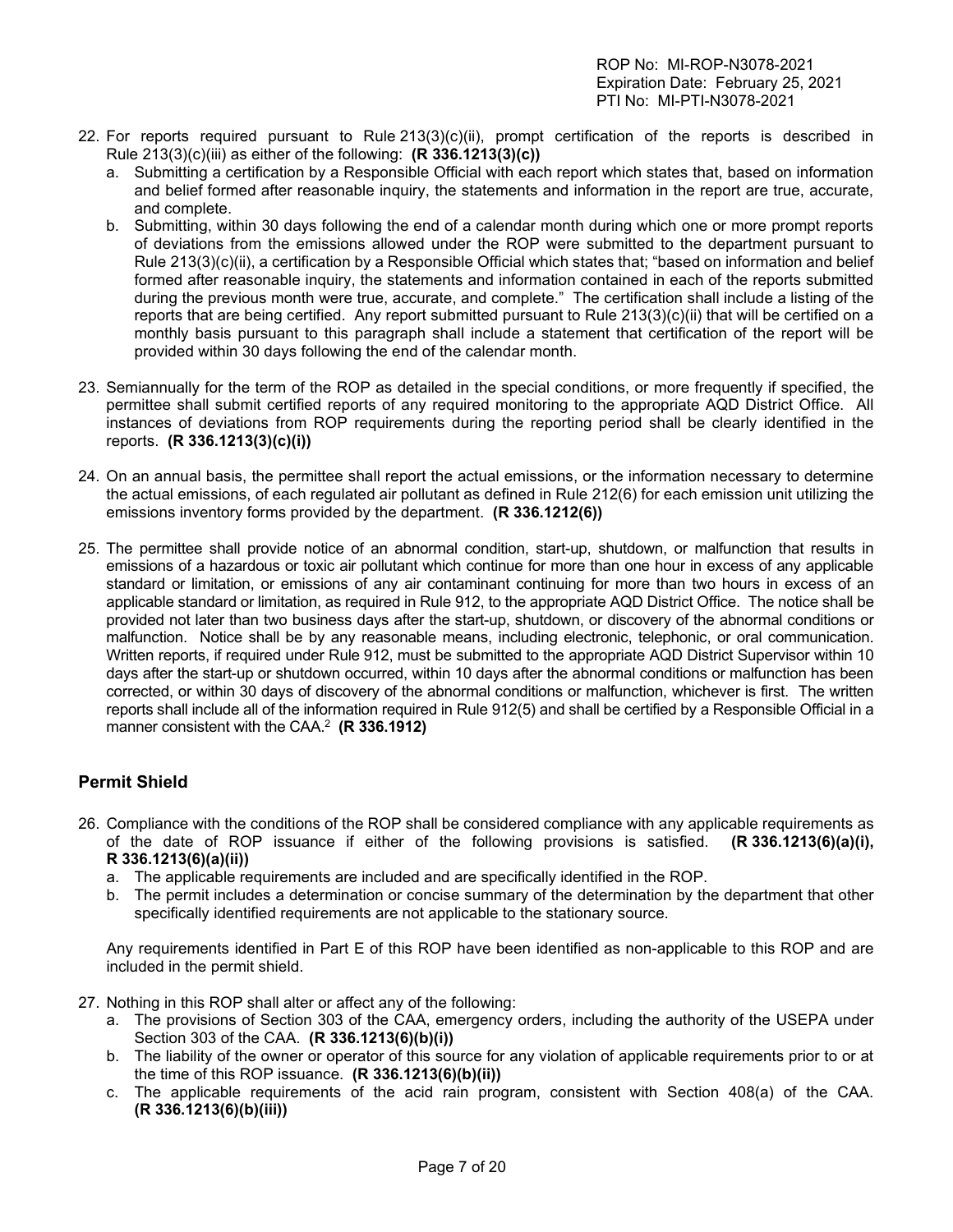- d. The ability of the USEPA to obtain information from a source pursuant to Section 114 of the CAA. **(R 336.1213(6)(b)(iv))**
- 28. The permit shield shall not apply to provisions incorporated into this ROP through procedures for any of the following:
	- a. Operational flexibility changes made pursuant to Rule 215. **(R 336.1215(5))**
	- b. Administrative Amendments made pursuant to Rule 216(1)(a)(i)-(iv). **(R 336.1216(1)(b)(iii))**
	- c. Administrative Amendments made pursuant to Rule  $216(1)(a)(v)$  until the amendment has been approved by the department. **(R 336.1216(1)(c)(iii))**
	- d. Minor Permit Modifications made pursuant to Rule 216(2). **(R 336.1216(2)(f))**
	- e. State-Only Modifications made pursuant to Rule 216(4) until the changes have been approved by the department. **(R 336.1216(4)(e))**
- 29. Expiration of this ROP results in the loss of the permit shield. If a timely and administratively complete application for renewal is submitted not more than 18 months, but not less than 6 months, before the expiration date of the ROP, but the department fails to take final action before the end of the ROP term, the existing ROP does not expire until the renewal is issued or denied, and the permit shield shall extend beyond the original ROP term until the department takes final action. **(R 336.1217(1)(c), R 336.1217(1)(a))**

#### <span id="page-7-0"></span>**Revisions**

- 30. For changes to any process or process equipment covered by this ROP that do not require a revision of the ROP pursuant to Rule 216, the permittee must comply with Rule 215. **(R 336.1215, R 336.1216)**
- 31. A change in ownership or operational control of a stationary source covered by this ROP shall be made pursuant to Rule 216(1). **(R 336.1219(2))**
- 32. For revisions to this ROP, an administratively complete application shall be considered timely if it is received by the department in accordance with the time frames specified in Rule 216. **(R 336.1210(10))**
- 33. Pursuant to Rule 216(1)(b)(iii), Rule 216(2)(d) and Rule 216(4)(d), after a change has been made, and until the department takes final action, the permittee shall comply with both the applicable requirements governing the change and the ROP terms and conditions proposed in the application for the modification. During this time period, the permittee may choose to not comply with the existing ROP terms and conditions that the application seeks to change. However, if the permittee fails to comply with the ROP terms and conditions proposed in the application during this time period, the terms and conditions in the ROP are enforceable. **(R 336.1216(1)(c)(iii), R 336.1216(2)(d), R 336.1216(4)(d))**

### <span id="page-7-1"></span>**Reopenings**

- 34. A ROP shall be reopened by the department prior to the expiration date and revised by the department under any of the following circumstances:
	- a. If additional requirements become applicable to this stationary source with three or more years remaining in the term of the ROP, but not if the effective date of the new applicable requirement is later than the ROP expiration date. **(R 336.1217(2)(a)(i))**
	- b. If additional requirements pursuant to Title IV of the CAA become applicable to this stationary source. **(R 336.1217(2)(a)(ii))**
	- c. If the department determines that the ROP contains a material mistake, information required by any applicable requirement was omitted, or inaccurate statements were made in establishing emission limits or the terms or conditions of the ROP. **(R 336.1217(2)(a)(iii))**
	- d. If the department determines that the ROP must be revised to ensure compliance with the applicable requirements. **(R 336.1217(2)(a)(iv))**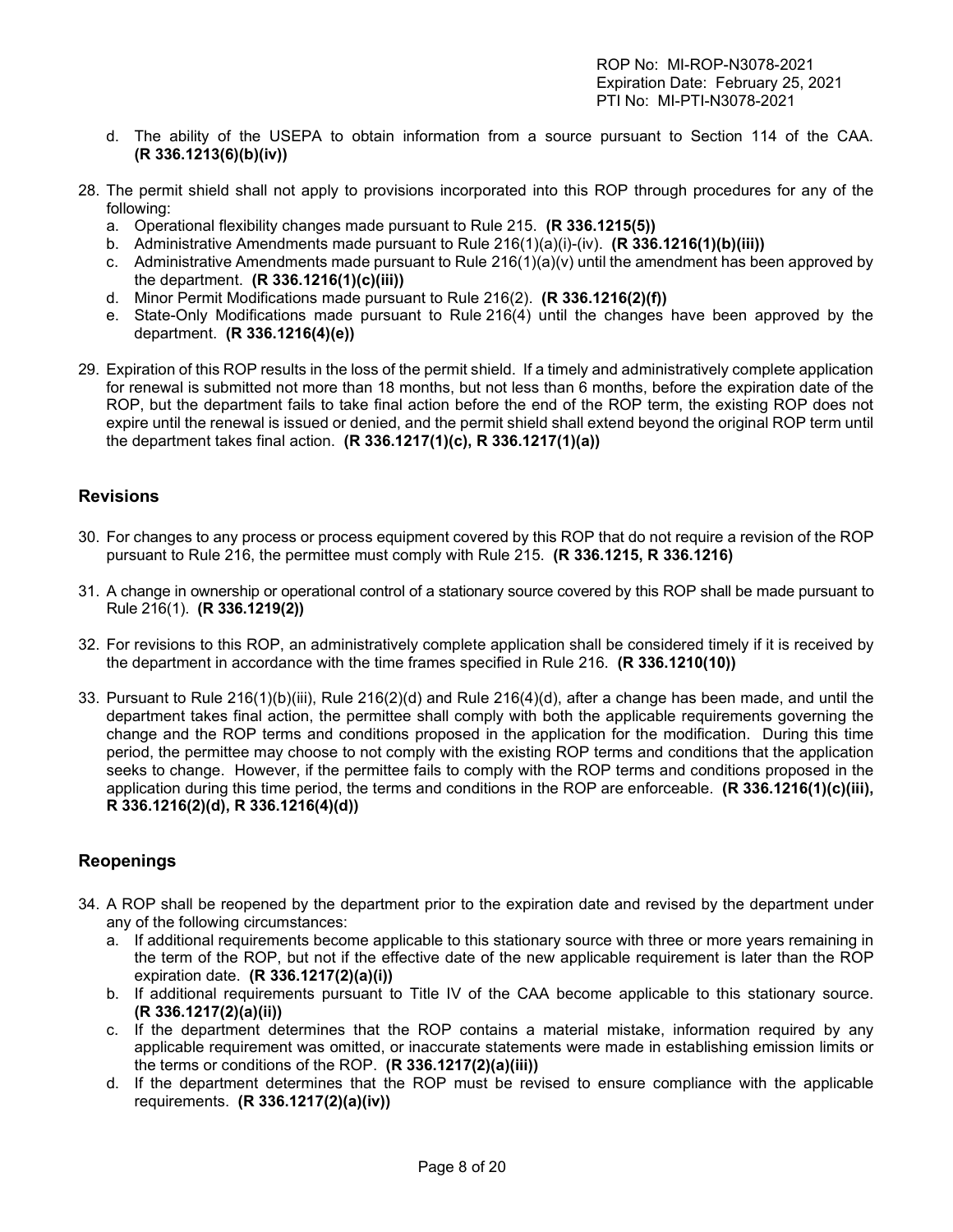#### <span id="page-8-0"></span>**Renewals**

35. For renewal of this ROP, an administratively complete application shall be considered timely if it is received by the department not more than 18 months, but not less than 6 months, before the expiration date of the ROP. **(R 336.1210(9))**

#### <span id="page-8-1"></span>**Stratospheric Ozone Protection**

- 36. If the permittee is subject to Title 40 of the Code of Federal Regulations (CFR), Part 82 and services, maintains, or repairs appliances except for motor vehicle air conditioners (MVAC), or disposes of appliances containing refrigerant, including MVAC and small appliances, or if the permittee is a refrigerant reclaimer, appliance owner or a manufacturer of appliances or recycling and recovery equipment, the permittee shall comply with all applicable standards for recycling and emissions reduction pursuant to 40 CFR Part 82, Subpart F.
- 37. If the permittee is subject to 40 CFR Part 82 and performs a service on motor (fleet) vehicles when this service involves refrigerant in the MVAC, the permittee is subject to all the applicable requirements as specified in 40 CFR Part 82, Subpart B, Servicing of Motor Vehicle Air Conditioners. The term "motor vehicle" as used in Subpart B does not include a vehicle in which final assembly of the vehicle has not been completed by the original equipment manufacturer. The term MVAC as used in Subpart B does not include the air-tight sealed refrigeration system used for refrigerated cargo or an air conditioning system on passenger buses using Hydrochlorofluorocarbon-22 refrigerant.

#### <span id="page-8-2"></span>**Risk Management Plan**

- 38. If subject to Section 112(r) of the CAA and 40 CFR Part 68, the permittee shall register and submit to the USEPA the required data related to the risk management plan for reducing the probability of accidental releases of any regulated substances listed pursuant to Section 112(r)(3) of the CAA as amended in 40 CFR 68.130. The list of substances, threshold quantities, and accident prevention regulations promulgated under 40 CFR Part 68, do not limit in any way the general duty provisions under Section 112(r)(1).
- 39. If subject to Section 112(r) of the CAA and 40 CFR Part 68, the permittee shall comply with the requirements of 40 CFR Part 68, no later than the latest of the following dates as provided in 40 CFR 68.10(a):
	- a. June 21, 1999,
	- b. Three years after the date on which a regulated substance is first listed under 40 CFR 68.130, or
	- c. The date on which a regulated substance is first present above a threshold quantity in a process.
- 40. If subject to Section 112(r) of the CAA and 40 CFR Part 68, the permittee shall submit any additional relevant information requested by any regulatory agency necessary to ensure compliance with the requirements of 40 CFR Part 68.
- 41. If subject to Section 112(r) of the CAA and 40 CFR Part 68, the permittee shall annually certify compliance with all applicable requirements of Section 112(r) as detailed in Rule 213(4)(c)). **(40 CFR Part 68)**

#### <span id="page-8-3"></span>**Emission Trading**

42. Emission averaging and emission reduction credit trading are allowed pursuant to any applicable interstate or regional emission trading program that has been approved by the Administrator of the USEPA as a part of Michigan's State Implementation Plan. Such activities must comply with Rule 215 and Rule 216. **(R 336.1213(12))**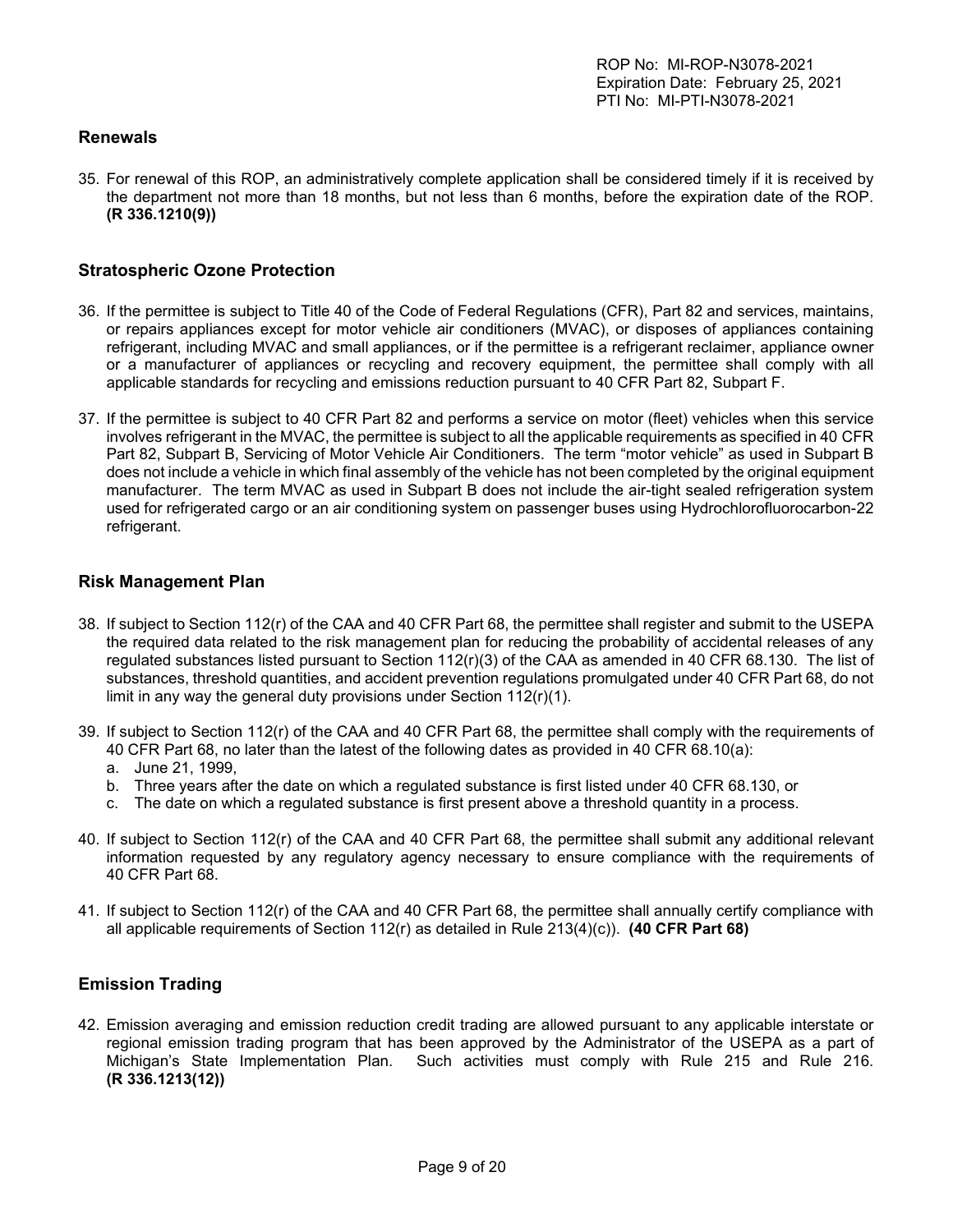## <span id="page-9-0"></span>**Permit to Install (PTI)**

- 43. The process or process equipment included in this permit shall not be reconstructed, relocated, or modified unless a PTI authorizing such action is issued by the department, except to the extent such action is exempt from the PTI requirements by any applicable rule.2 **(R 336.1201(1))**
- 44. The department may, after notice and opportunity for a hearing, revoke PTI terms or conditions if evidence indicates the process or process equipment is not performing in accordance with the terms and conditions of the PTI or is violating the department's rules or the CAA. <sup>2</sup> **(R 336.1201(8), Section 5510 of Act 451)**
- 45. The terms and conditions of a PTI shall apply to any person or legal entity that now or hereafter owns or operates the process or process equipment at the location authorized by the PTI. If a new owner or operator submits a written request to the department pursuant to Rule 219 and the department approves the request, this PTI will be amended to reflect the change of ownership or operational control. The request must include all of the information required by Subrules (1)(a), (b) and (c) of Rule 219. The written request shall be sent to the appropriate AQD District Supervisor, EGLE. <sup>2</sup> **(R 336.1219)**
- 46. If the installation, reconstruction, relocation, or modification of the equipment for which PTI terms and conditions have been approved has not commenced within 18 months of the original PTI issuance date, or has been interrupted for 18 months, the applicable terms and conditions from that PTI, as incorporated into the ROP, shall become void unless otherwise authorized by the department. Furthermore, the person to whom that PTI was issued, or the designated authorized agent, shall notify the department via the Supervisor, Permit Section, EGLE, AQD, P. O. Box 30260, Lansing, Michigan 48909, if it is decided not to pursue the installation, reconstruction, relocation, or modification of the equipment allowed by the terms and conditions from that PTI.2 **(R 336.1201(4))**

#### **Footnotes:**

1This condition is state-only enforceable and was established pursuant to Rule 201(1)(b).

<sup>2</sup>This condition is federally enforceable and was established pursuant to Rule 201(1)(a).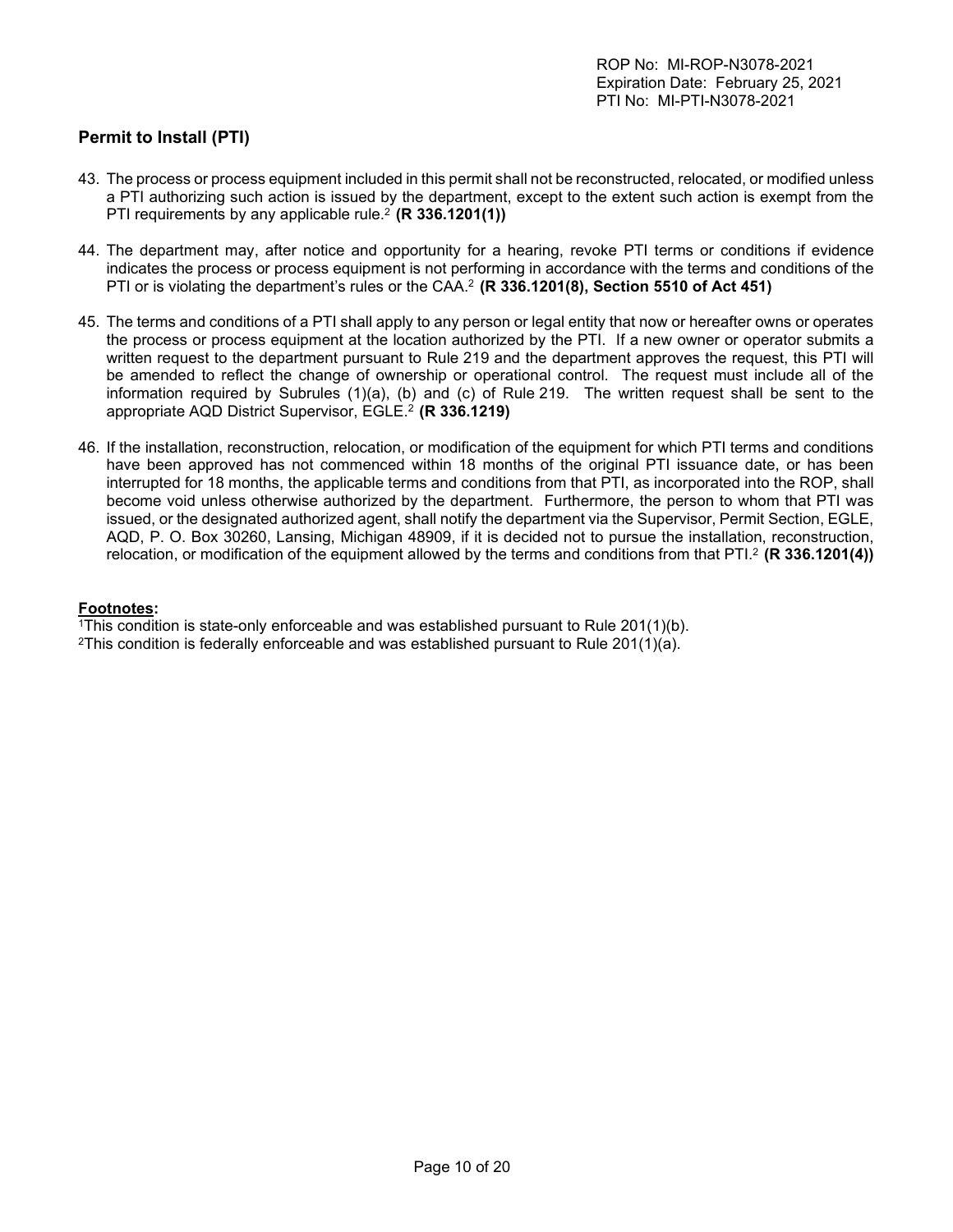# **B. SOURCE-WIDE CONDITIONS**

<span id="page-10-0"></span>Part B outlines the Source-Wide Terms and Conditions that apply to this stationary source. The permittee is subject to these special conditions for the stationary source in addition to the general conditions in Part A and any other terms and conditions contained in this ROP.

The permittee shall comply with all specific details in the special conditions and the underlying applicable requirements cited. If a specific condition type does not apply to this source, NA (not applicable) has been used in the table. If there are no Source-Wide Conditions, this section will be left blank.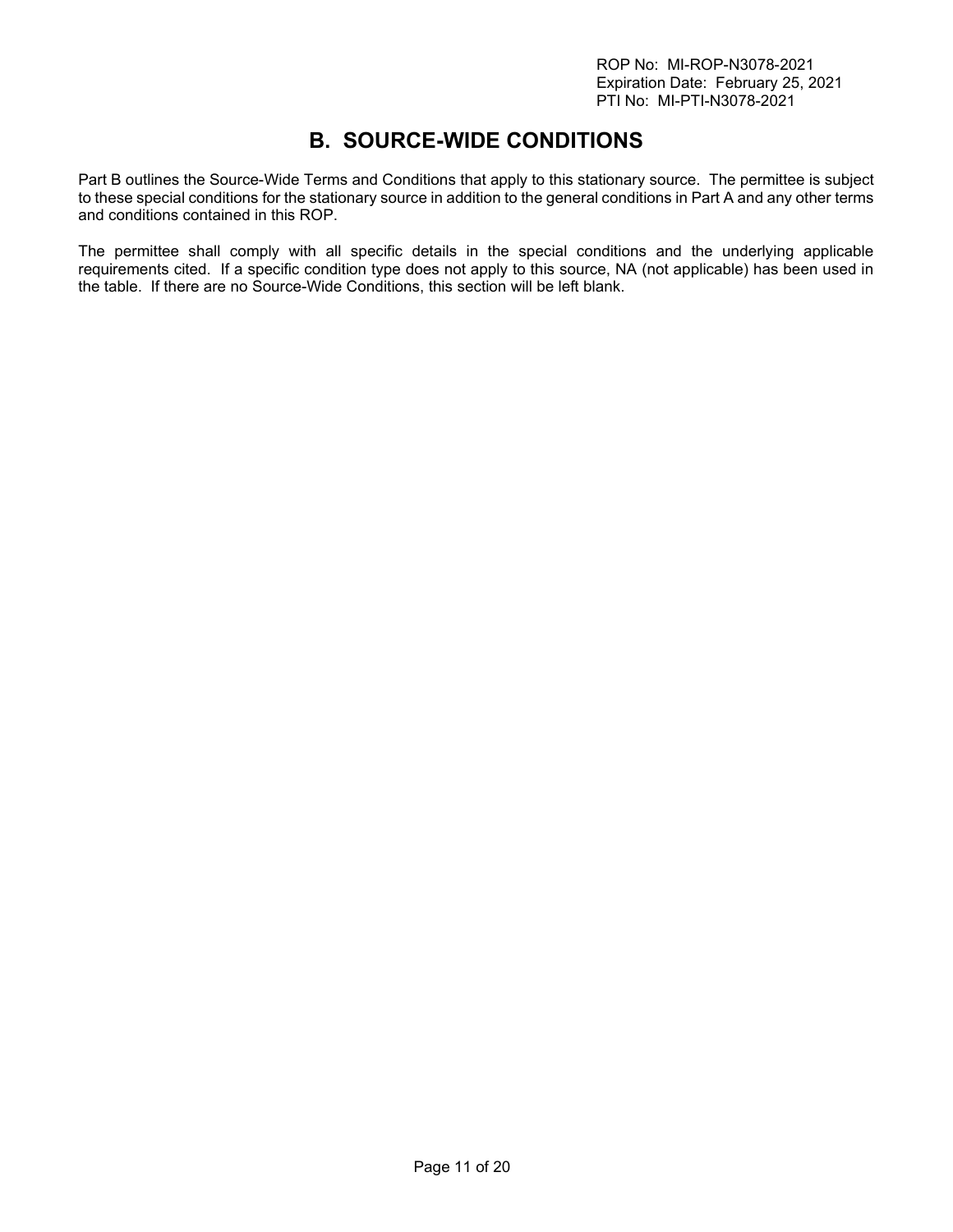# **C. EMISSION UNIT SPECIAL CONDITIONS**

<span id="page-11-0"></span>Part C outlines terms and conditions that are specific to individual emission units listed in the Emission Unit Summary Table. The permittee is subject to the special conditions for each emission unit in addition to the General Conditions in Part A and any other terms and conditions contained in this ROP.

The permittee shall comply with all specific details in the special conditions and the underlying applicable requirements cited. If a specific condition type does not apply, NA (not applicable) has been used in the table. If there are no conditions specific to individual emission units, this section will be left blank.

### **EMISSION UNIT SUMMARY TABLE**

<span id="page-11-1"></span>The descriptions provided below are for informational purposes and do not constitute enforceable conditions.

| <b>Emission Unit ID</b>                                                                                           | <b>Emission Unit Description</b><br>(Including Process Equipment & Control<br>Device(s)) | <b>Installation</b><br>Date/<br><b>Modification Date</b> | <b>Flexible Group ID</b> |
|-------------------------------------------------------------------------------------------------------------------|------------------------------------------------------------------------------------------|----------------------------------------------------------|--------------------------|
|                                                                                                                   |                                                                                          |                                                          |                          |
| <b>EUPLASTICRESIN</b>                                                                                             | Preex 9000 vacutrans batch-type resin pre-                                               | $07 - 03 - 2002/$                                        | <b>EUPLASTICRESIN</b>    |
|                                                                                                                   | expander, canvas holding bags, Hirsch-                                                   | 05-04-2006 /                                             |                          |
|                                                                                                                   | Gruppe adjustable wall mold, hot room, wire                                              | 09-07-2011                                               |                          |
|                                                                                                                   | cutting operations including one (1) GP-11000                                            |                                                          |                          |
|                                                                                                                   | Autowire slabbing system*, embossing area,                                               |                                                          |                          |
|                                                                                                                   | and other associated operations to produce                                               |                                                          |                          |
|                                                                                                                   | expanded polystyrene (EPS) foam.                                                         |                                                          |                          |
| Changes to the equipment described in this table are subject to the requirements of R 336.1201, except as allowed |                                                                                          |                                                          |                          |
| by R 336.1278 to R 336.1291.                                                                                      |                                                                                          |                                                          |                          |
| * Emissions generated from the wire cutting operations are exhausted into the general in-plant environment.       |                                                                                          |                                                          |                          |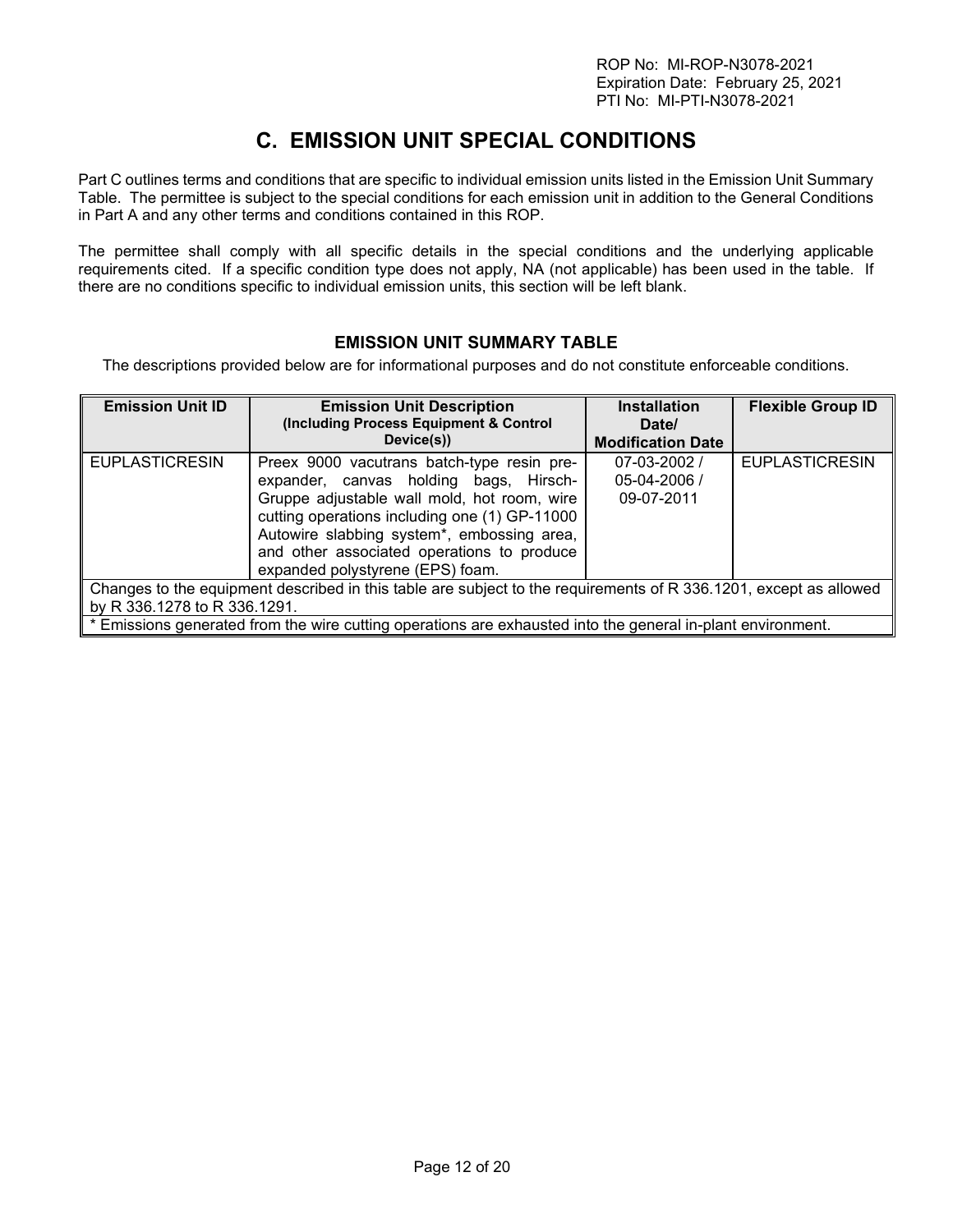# **EUPLASTICRESIN EMISSION UNIT CONDITIONS**

### <span id="page-12-0"></span>**DESCRIPTION**

Preex 9000 vacutrans batch-type resin pre-expander, canvas holding bags, Hirsch-Gruppe adjustable wall mold, hot room, wire cutting operations including one (1) GP-11000 Autowire slabbing system, embossing area, and other associated operations to produce expanded polystyrene (EPS) foam.

#### **Flexible Group ID:** NA

#### **POLLUTION CONTROL EQUIPMENT**

NA

#### **I. EMISSION LIMIT(S)**

|    | <b>Pollutant</b> | Limit                                  | <b>Time Period/Operating</b><br><b>Scenario</b>                                       | <b>Equipment</b>      | Monitoring/<br><b>Testing Method</b> | <b>Underlying</b><br>Applicable<br><b>Requirements</b> |
|----|------------------|----------------------------------------|---------------------------------------------------------------------------------------|-----------------------|--------------------------------------|--------------------------------------------------------|
|    | VOCs             | 115.0 tpy <sup>2</sup>                 | 12-month rolling time<br>period as determined at<br>the end of each calendar<br>month | <b>EUPLASTICRESIN</b> | SC VI.2, VI.3,<br>VI.4, VI.5         | R 336.1702(a)                                          |
| 2. | VOCs             | 1909.0 lbs per<br>8 hours <sup>1</sup> | 8 hours                                                                               | <b>EUPLASTICRESIN</b> | SC VI.2, VI.3,<br>VI.4, VI.5         | R 336.1225                                             |

### **II. MATERIAL LIMIT(S)**

- 1. The VOC content of the EPS beads used in EUPLASTICRESIN shall not exceed 6.3 pounds per 100 pounds of EPS beads processed, based upon a 12-month rolling time period as determined at the end of each month. 2 **(R 336.1225, R 336.1702(a))**
- 2. The permittee shall limit the throughput of EPS beads at the EUPLASTICRESIN pre-expander according to the formula below, based upon a 12-month rolling time period as determined at the end of each calendar month.<sup>2</sup> **(R 336.1225, R 336.1702(a))**

$$
\frac{\sum_{i}(U_i \times V_i)}{100} \le 230,000
$$
 pounds of VOC per year.

*Ui* = Pounds of EPS beads from lot i used during the month. *Vi* = VOC content of EPS beads from lot i, in pounds of VOC per 100 pounds of beads.

3. The permittee shall limit the throughput of EPS beads at the EUPLASTICRESIN pre-expander according to the formula below, based upon 8 hours of operation. 1 **(R 336.1225)**

$$
\frac{\sum_{i}(U_i \times V_i)}{100} \le 1909.0
$$
 pounds of VOC per 8 hours.

*Ui* = Pounds of EPS beads from lot i used during 8 hours.

*Vi* = VOC content of EPS beads from lot i, in pounds of VOC per 100 pounds of beads.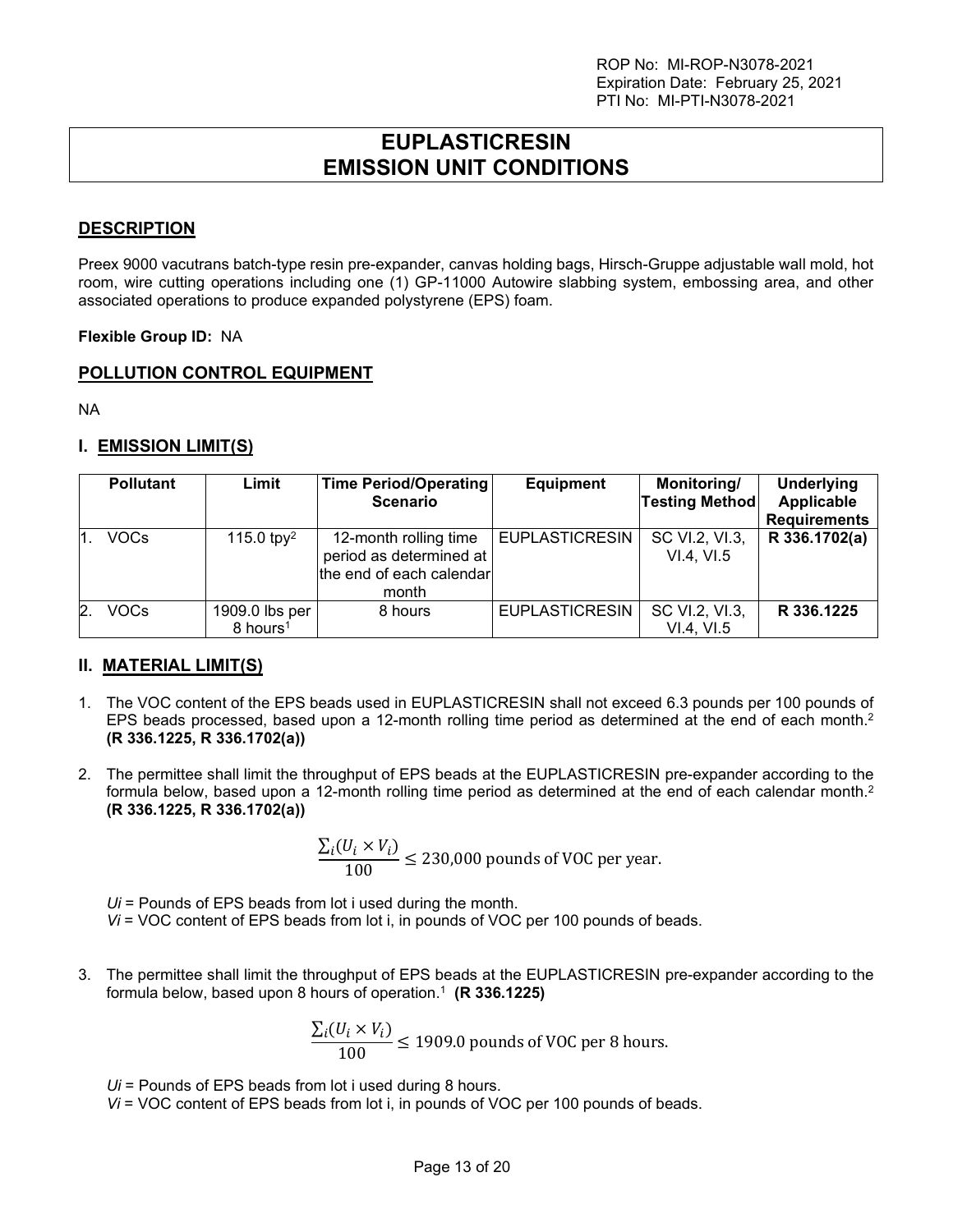#### **III. PROCESS/OPERATIONAL RESTRICTION(S)**

NA

## **IV. DESIGN/EQUIPMENT PARAMETER(S)**

NA

#### **V. TESTING/SAMPLING**

Records shall be maintained on file for a period of five years. **(R 336.1213(3)(b)(ii))**

1. The permittee shall follow a sampling schedule approved by the AQD District Supervisor to determine the VOC content, as received, of EPS beads used in EUPLASTICRESIN. The samples shall represent the full range of VOC content of EPS beads used in EUPLASTICRESIN and shall support an estimate of the production-weighted average VOC content of product from EUPLASTICRESIN. The permittee shall use sampling and analysis methods approved by the AQD District Supervisor.2 **(R 336.1225, R 336.1702(a))**

#### **VI. MONITORING/RECORDKEEPING**

Records shall be maintained on file for a period of five years. **(R 336.1213(3)(b)(ii))**

- 1. The permittee shall complete all required calculations in a format acceptable to the AQD District Supervisor by the 15<sup>th</sup> day of the calendar month, for the previous calendar month, unless otherwise specified in any monitoring/recordkeeping special condition.2 **(R 336.1225, R 336.1702)**
- 2. The permittee shall keep, in a satisfactory manner, a separate record of the pounds of VOC per 100 pounds of EPS beads for each shipment of EPS beads received. All records shall be kept on file at the facility and made available to the Department upon request.2 **(R 336.1225, R 336.1702(a))**
- 3. The permittee shall keep, in a satisfactory manner, 8 hour, monthly and 12-month rolling time period records of the throughput of EPS beads at the pre-expander portion of EUPLASTICRESIN. All records shall be kept on file at the facility and made available to the Department upon request.2 **(R 336.1225, R 336.1702(a))**
- 4. The permittee shall keep, in a satisfactory manner, records of the VOC content, as received, of EPS beads used in EUPLASTICRESIN. All records of VOC content determinations shall be kept on file at the facility and made available to the Department upon request.2 **(R 336.1702(a))**
- 5. The permittee shall keep, in a satisfactory manner, 8 hour, monthly and 12-month rolling time period records of the VOC emission rate from EUPLASTICRESIN using the method detailed in Appendix A. All records shall be kept on file at the facility and made available to the Department upon request.2 **(R 336.1702(a))**

#### **See Appendix 7**

#### **VII. REPORTING**

- 1. Prompt reporting of deviations pursuant to General Conditions 21 and 22 of Part A. **(R 336.1213(3)(c)(ii))**
- 2. Semiannual reporting of monitoring and deviations pursuant to General Condition 23 of Part A. The report shall be postmarked or received by the appropriate AQD District Office by March 15 for reporting period July 1 to December 31 and September 15 for reporting period January 1 to June 30. **(R 336.1213(3)(c)(i))**
- 3. Annual certification of compliance pursuant to General Conditions 19 and 20 of Part A. The report shall be postmarked or received by the appropriate AQD District Office by March 15 for the previous calendar year. **(R 336.1213(4)(c))**

#### **See Appendix 8**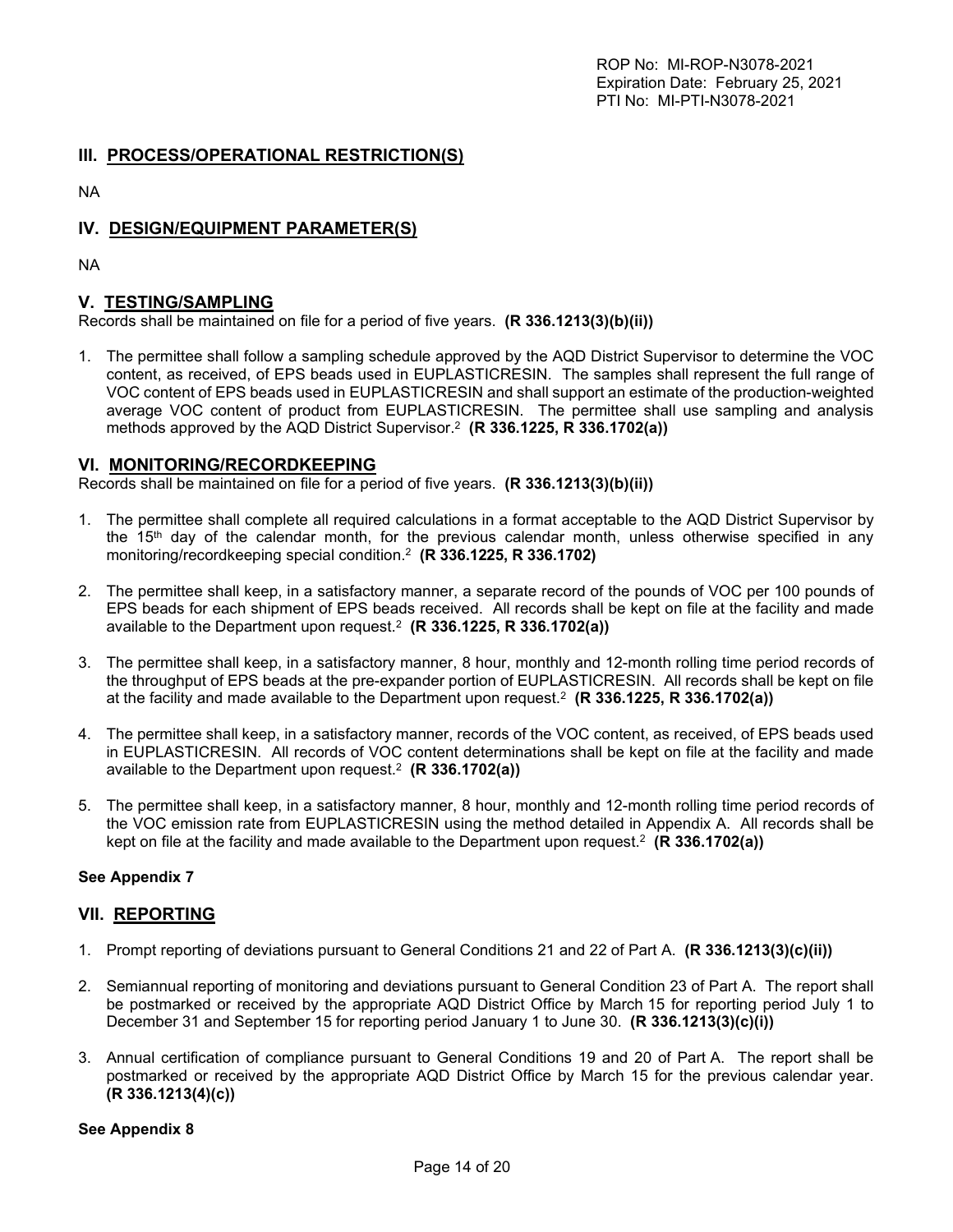# **VIII. STACK/VENT RESTRICTION(S)**

The exhaust gases from the stacks listed in the table below shall be discharged unobstructed vertically upwards to the ambient air unless otherwise noted:

| <b>Stack &amp; Vent ID</b> | <b>Maximum Exhaust</b><br><b>Diameter / Dimensions</b><br>(inches) | <b>Minimum Height</b><br><b>Above Ground</b><br>(feet) | <b>Underlying Applicable</b><br><b>Requirements</b> |
|----------------------------|--------------------------------------------------------------------|--------------------------------------------------------|-----------------------------------------------------|
| 1. SVPREXPANDERA           | 72                                                                 | 27.32                                                  | R 336.1225,<br>40 CFR 52.21(c) & (d)                |
| 2. SVPREXPANDERB           | 16 <sup>2</sup>                                                    | 27.22                                                  | R 336.1225,<br>40 CFR 52.21(c) & (d)                |
| 3. SVSTORAGEA              | 37 <sup>2</sup>                                                    | 27.0 <sup>2</sup>                                      | R 336.1225,<br>40 CFR 52.21(c) & (d)                |
| 4. SVSTORAGEB              | 37 <sup>2</sup>                                                    | 27.3 <sup>2</sup>                                      | R 336.1225,<br>40 CFR 52.21(c) & (d)                |

#### **IX. OTHER REQUIREMENT(S)**

NA

#### **Footnotes:**

 $\frac{1}{1}$ This condition is state only enforceable and was established pursuant to Rule 201(1)(b).

<sup>2</sup> This condition is federally enforceable and was established pursuant to Rule 201(1)(a).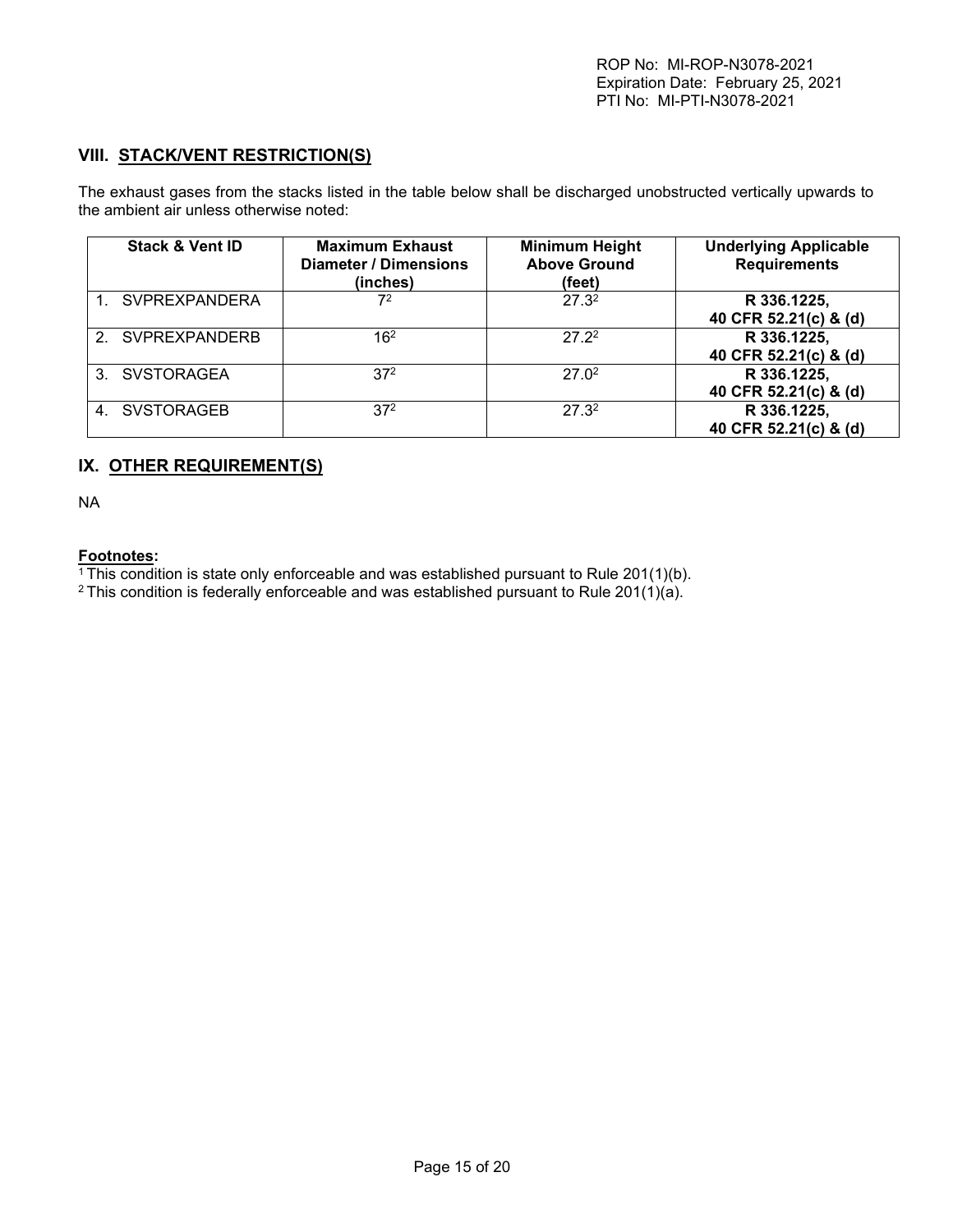# **D. FLEXIBLE GROUP SPECIAL CONDITIONS**

<span id="page-15-0"></span>Part D outlines the terms and conditions that apply to more than one emission unit. The permittee is subject to the special conditions for each flexible group in addition to the General Conditions in Part A and any other terms and conditions contained in this ROP.

The permittee shall comply with all specific details in the special conditions and the underlying applicable requirements cited. If a specific condition type does not apply, NA (not applicable) has been used in the table. If there are no special conditions that apply to more than one emission unit, this section will be left blank.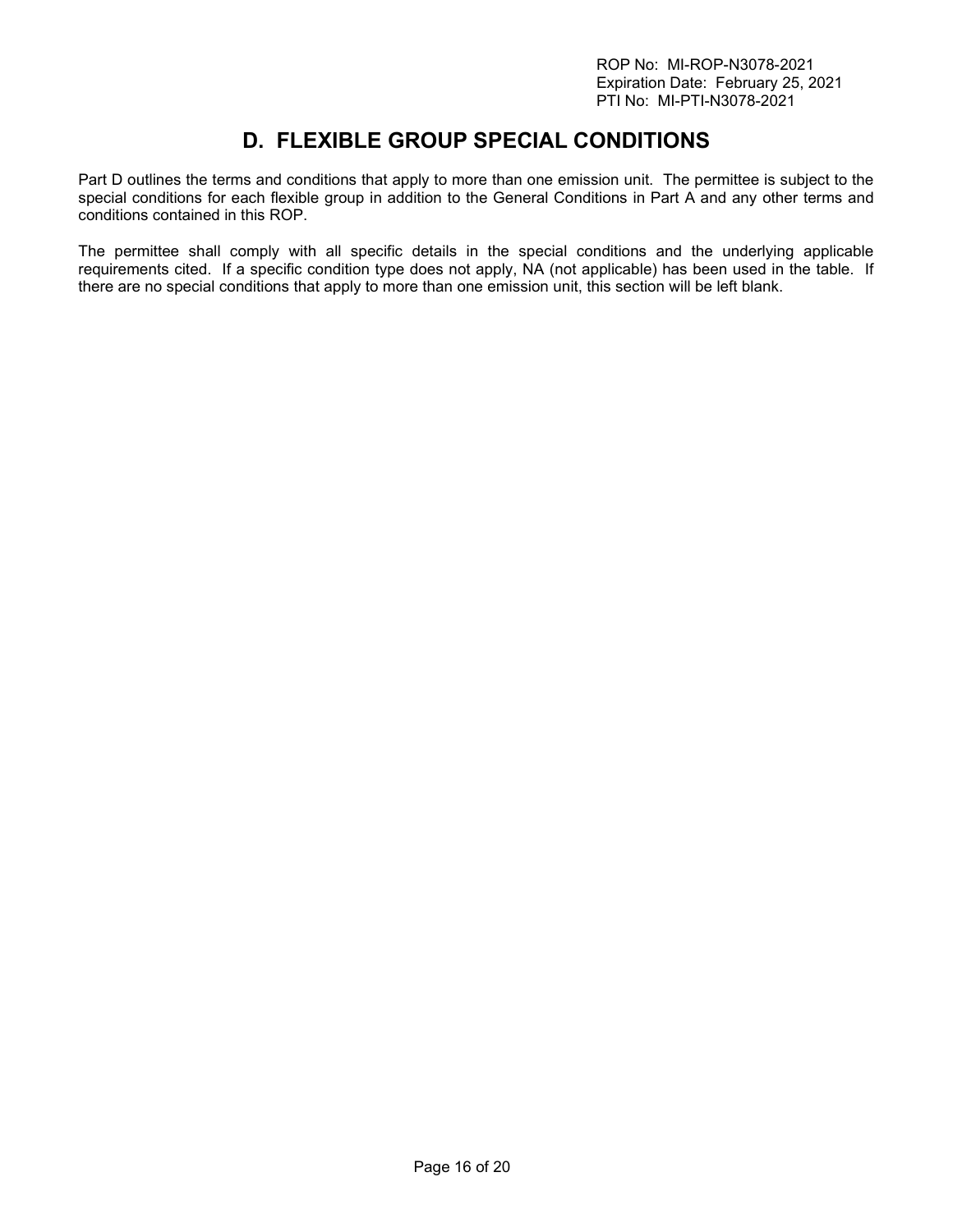ROP No: MI-ROP-N3078-2021 Expiration Date: February 25, 2021 PTI No: MI-PTI-N3078-2021

# **E. NON-APPLICABLE REQUIREMENTS**

<span id="page-16-0"></span>At the time of the ROP issuance, the AQD has determined that no non-applicable requirements have been identified for incorporation into the permit shield provision set forth in the General Conditions in Part A pursuant to Rule  $213(6)(a)(ii)$ .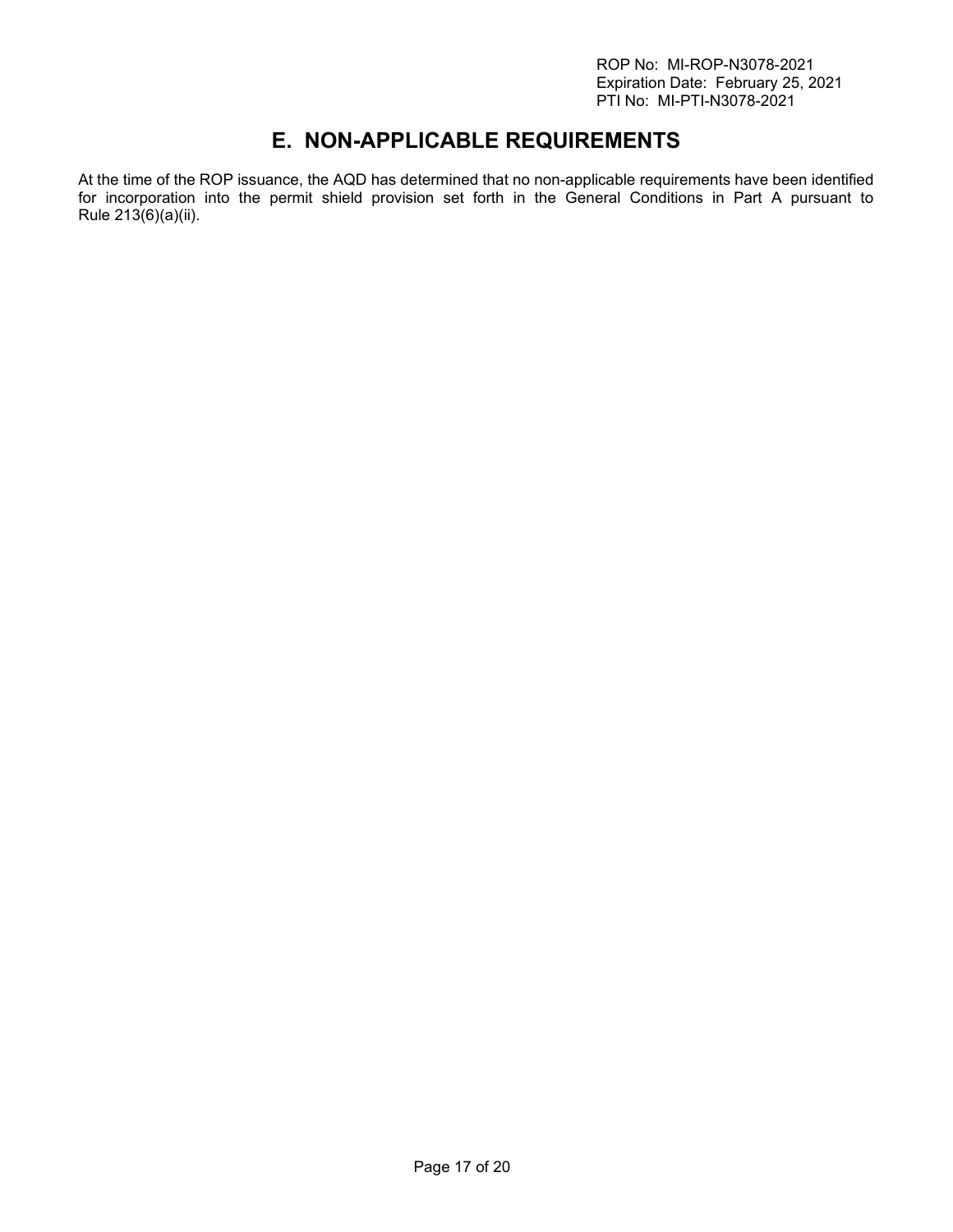# <span id="page-17-0"></span>**APPENDICES**

#### <span id="page-17-1"></span>**Appendix 1. Acronyms and Abbreviations**

| <b>Common Acronyms</b> |                                              | <b>Pollutant / Measurement Abbreviations</b> |                                                                     |
|------------------------|----------------------------------------------|----------------------------------------------|---------------------------------------------------------------------|
| <b>AQD</b>             | <b>Air Quality Division</b>                  | acfm                                         | Actual cubic feet per minute                                        |
| <b>BACT</b>            | <b>Best Available Control Technology</b>     | <b>BTU</b>                                   | <b>British Thermal Unit</b>                                         |
| CAA                    | Clean Air Act                                | $^{\circ}$ C                                 | Degrees Celsius                                                     |
| CAM                    | <b>Compliance Assurance Monitoring</b>       | CO                                           | Carbon Monoxide                                                     |
| <b>CEM</b>             | <b>Continuous Emission Monitoring</b>        | CO <sub>2</sub> e                            | Carbon Dioxide Equivalent                                           |
| <b>CEMS</b>            | <b>Continuous Emission Monitoring System</b> | dscf                                         | Dry standard cubic foot                                             |
| <b>CFR</b>             | Code of Federal Regulations                  | dscm                                         | Dry standard cubic meter                                            |
| <b>COM</b>             | <b>Continuous Opacity Monitoring</b>         | $\degree$ F                                  | Degrees Fahrenheit                                                  |
| Department/            | Michigan Department of Environment,          | gr                                           | Grains                                                              |
| department             | Great Lakes, and Energy                      | <b>HAP</b>                                   | Hazardous Air Pollutant                                             |
| <b>EGLE</b>            | Michigan Department of Environment,          | Hg                                           | Mercury                                                             |
|                        | Great Lakes, and Energy                      | hr                                           | Hour                                                                |
| EU                     | <b>Emission Unit</b>                         | HP                                           | Horsepower                                                          |
| FG                     | <b>Flexible Group</b>                        | H <sub>2</sub> S                             | Hydrogen Sulfide                                                    |
| <b>GACS</b>            | <b>Gallons of Applied Coating Solids</b>     | kW                                           | Kilowatt                                                            |
| GC                     | <b>General Condition</b>                     | lb                                           | Pound                                                               |
| <b>GHGs</b>            | <b>Greenhouse Gases</b>                      | m                                            | Meter                                                               |
| <b>HVLP</b>            | High Volume Low Pressure*                    | mg                                           | Milligram                                                           |
| ID                     | Identification                               | mm                                           | Millimeter                                                          |
| <b>IRSL</b>            | Initial Risk Screening Level                 | MM                                           | Million                                                             |
| <b>ITSL</b>            | Initial Threshold Screening Level            | <b>MW</b>                                    | Megawatts                                                           |
| LAER                   | Lowest Achievable Emission Rate              | <b>NMOC</b>                                  | Non-methane Organic Compounds                                       |
| <b>MACT</b>            | Maximum Achievable Control Technology        | NO <sub>x</sub>                              | Oxides of Nitrogen                                                  |
| <b>MAERS</b>           | Michigan Air Emissions Reporting System      | ng                                           | Nanogram                                                            |
| <b>MAP</b>             | <b>Malfunction Abatement Plan</b>            | <b>PM</b>                                    | <b>Particulate Matter</b>                                           |
| <b>MSDS</b>            | <b>Material Safety Data Sheet</b>            | <b>PM10</b>                                  | Particulate Matter equal to or less than 10                         |
| <b>NA</b>              | Not Applicable                               |                                              | microns in diameter                                                 |
| <b>NAAQS</b>           | National Ambient Air Quality Standards       | PM2.5                                        | Particulate Matter equal to or less than 2.5<br>microns in diameter |
| <b>NESHAP</b>          | National Emission Standard for Hazardous     | pph                                          | Pounds per hour                                                     |
|                        | <b>Air Pollutants</b>                        | ppm                                          | Parts per million                                                   |
| <b>NSPS</b>            | New Source Performance Standards             | ppmy                                         | Parts per million by volume                                         |
| <b>NSR</b>             | <b>New Source Review</b>                     | ppmw                                         | Parts per million by weight                                         |
| PS                     | Performance Specification                    | %                                            | Percent                                                             |
| <b>PSD</b>             | Prevention of Significant Deterioration      | psia                                         | Pounds per square inch absolute                                     |
| PTE                    | <b>Permanent Total Enclosure</b>             | psig                                         | Pounds per square inch gauge                                        |
| PTI                    | Permit to Install                            | scf                                          | Standard cubic feet                                                 |
| <b>RACT</b>            | Reasonable Available Control Technology      | sec                                          | Seconds                                                             |
| <b>ROP</b>             | <b>Renewable Operating Permit</b>            | SO <sub>2</sub>                              | Sulfur Dioxide                                                      |
| SC                     | <b>Special Condition</b>                     | <b>TAC</b>                                   | <b>Toxic Air Contaminant</b>                                        |
| <b>SCR</b>             | Selective Catalytic Reduction                | Temp                                         | Temperature                                                         |
| <b>SNCR</b>            | Selective Non-Catalytic Reduction            | <b>THC</b>                                   | <b>Total Hydrocarbons</b>                                           |
| <b>SRN</b>             | <b>State Registration Number</b>             | tpy                                          | Tons per year                                                       |
| <b>TEQ</b>             | <b>Toxicity Equivalence Quotient</b>         | μg                                           | Microgram                                                           |
| USEPA/EPA              | United States Environmental Protection       | μm                                           | Micrometer or Micron                                                |
|                        | Agency                                       | <b>VOC</b>                                   | Volatile Organic Compounds                                          |
| <b>VE</b>              | <b>Visible Emissions</b>                     | yr                                           | Year                                                                |

\*For HVLP applicators, the pressure measured at the gun air cap shall not exceed 10 psig.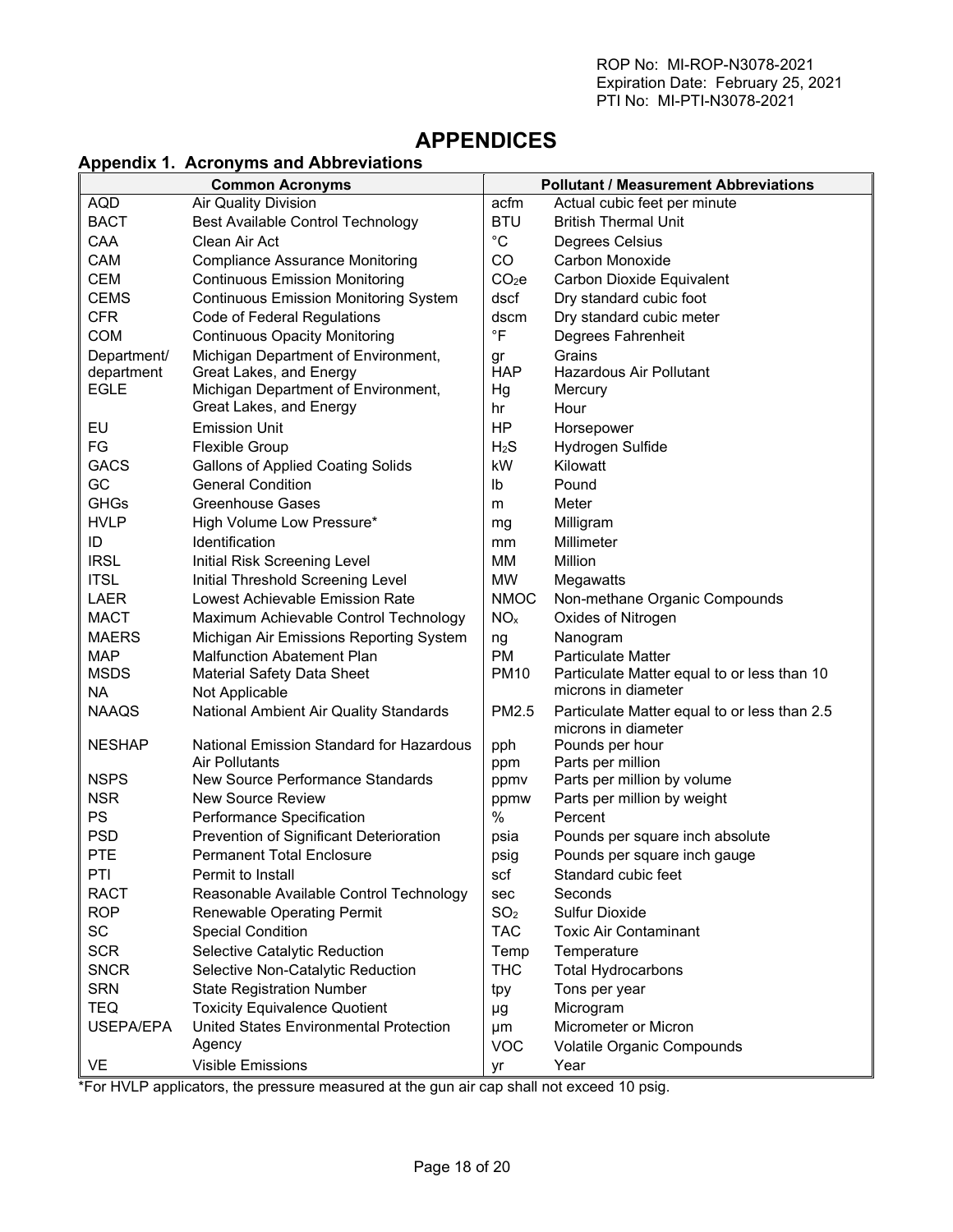#### <span id="page-18-0"></span>**Appendix 2. Schedule of Compliance**

The permittee certified in the ROP application that this stationary source is in compliance with all applicable requirements and the permittee shall continue to comply with all terms and conditions of this ROP. A Schedule of Compliance is not required. **(R 336.1213(4)(a), R 336.1119(a)(ii))**

#### <span id="page-18-1"></span>**Appendix 3. Monitoring Requirements**

Specific monitoring requirement procedures, methods or specifications are detailed in Part A or the appropriate Source-Wide, Emission Unit and/or Flexible Group Special Conditions. Therefore, this appendix is not applicable.

#### <span id="page-18-2"></span>**Appendix 4. Recordkeeping**

Specific recordkeeping requirement formats and procedures are detailed in Part A or the appropriate Source-Wide, Emission Unit and/or Flexible Group Special Conditions. Therefore, this appendix is not applicable.

#### <span id="page-18-3"></span>**Appendix 5. Testing Procedures**

There are no specific testing requirement plans or procedures for this ROP. Therefore, this appendix is not applicable.

#### <span id="page-18-4"></span>**Appendix 6. Permits to Install**

The following table lists any Permit to Install and/or Operate, that relates to the identified emission units or flexible groups as of the effective date of this ROP. This includes all Permits to Install and/or Operate that are hereby incorporated into Source-Wide PTI No. MI-PTI-N3078-2021. PTIs issued after the effective date of this ROP, including amendments or modifications, will be identified in Appendix 6 upon renewal.

| <b>Permit to Install Number</b> | <b>Description of Equipment</b>                                                                                                                                                                                                                                                                                                       | <b>Corresponding Emission</b><br>Unit(s) or<br><b>Flexible Group(s)</b> |
|---------------------------------|---------------------------------------------------------------------------------------------------------------------------------------------------------------------------------------------------------------------------------------------------------------------------------------------------------------------------------------|-------------------------------------------------------------------------|
| 211-02E                         | Preex 9000 vacutrans batch-type resin pre-   EUPLASTICRESIN<br>expander, canvas holding bags, Hirsch-<br>Gruppe adjustable wall mold, hot room, wire<br>cutting operations including one (1) GP-11000<br>Autowire slabbing system*, embossing area,<br>and other associated operations to produce<br>expanded polystyrene (EPS) foam. |                                                                         |